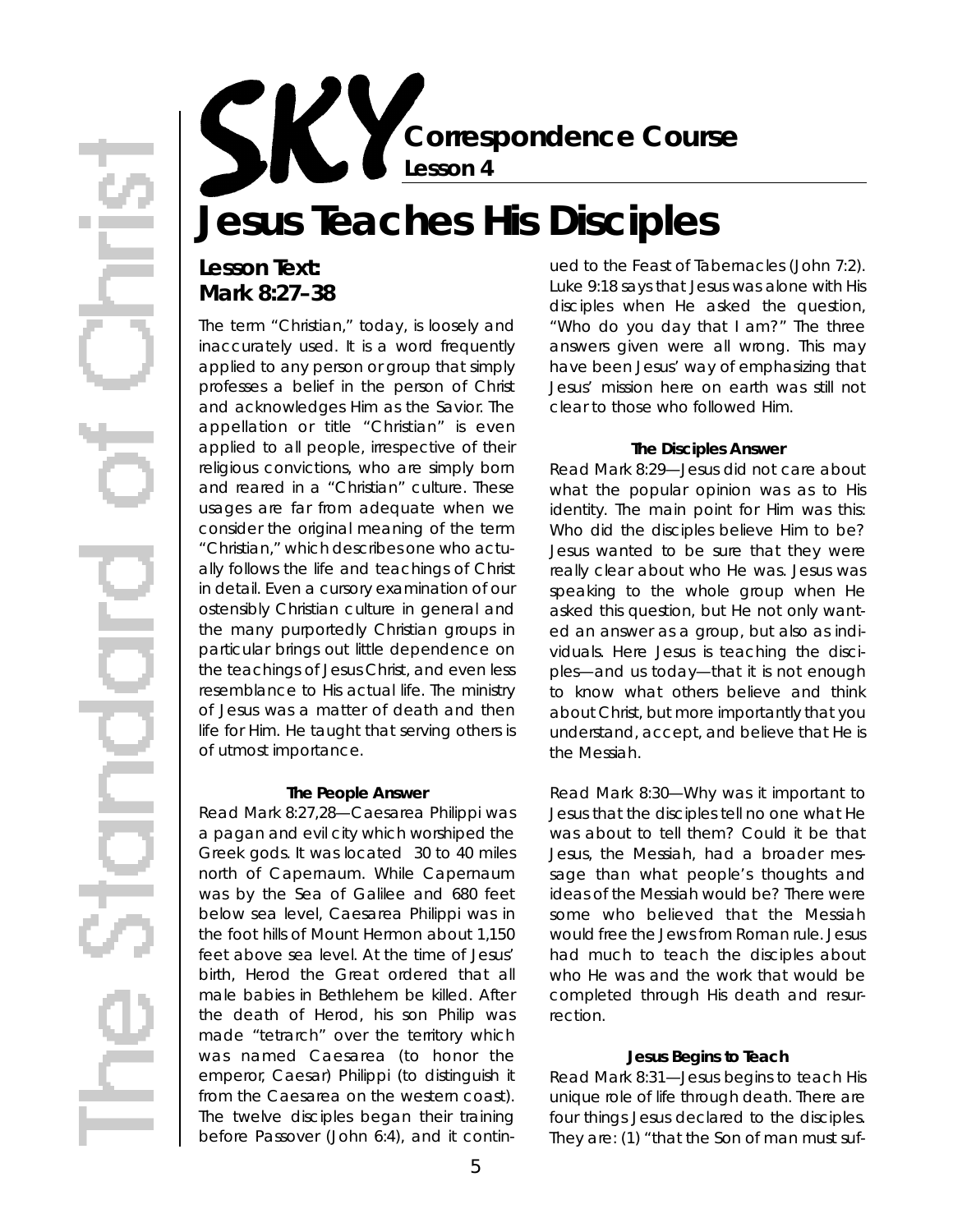fer many things" (read Isaiah 54:4,11), (2) "be rejected of the elders, of the chief priests and scribes," (3) "be killed," and (4) "after three days rise again."

*Read Mark 8:32-33—*Jesus spoke boldly. He did not use a parable. He spoke plainly so that all the disciples would understand the need for Him to die and be resurrected. While Peter took Jesus aside privately, Jesus rebuked Peter openly. This was not an attack on Peter but merely a reprimand for him and the disciples. Peter was not seeing the plan of God and Jesus' purpose. Peter wanted to receive the glory of walking beside the King, but did not want to suffer the persecution. Peter knew the prophesies of Isaiah 53 which tell of the suffering and rejection of the Servant that ultimately leads to exaltation and glory. Do you remember the story about when Satan tried to tempt Jesus in the wilderness (Matthew 4:1-11)? Satan tried to get Jesus to use His powers to achieve His purpose. Jesus did not succumb to the enticement. When Peter spoke, Jesus saw it for what it was—the sting of enticement. Peter's mind was not on the ways of God, but on the values of men.

#### **Life is for All**

*Read Mark 8:34—*"Whosoever (not just the twelve disciples) will come after Me" Jesus then gives two requirements if you decide to follow Him. (1) "Let him deny himself." This does not mean to die a martyr or deny "things." It does mean that you must deny your own selfish interests. Turn away from idol worship and self-centeredness. Your life is not to be dictated by your own self interest. (2) " Take up his cross." Taking up your cross does not mean to literally go out and get a cross to carry. It does mean to do God's will. You are to show submission publicly by obeying God. Jesus then said, "Follow Me." Just say *no* to your desires and *yes* to God every day of your life. Christianity revolves around clear, demonstrable actions which reveal the intents and beliefs of a person trying to live as Jesus lives. Mere belief in a name or title in and by itself, as James points out, is valueless: "You believe that God is one; you do well. Even the demons believe and shudder" (James 2:19).

*Read Mark 8:35—*Jesus used a little word game here. If you decide to be a self-centered person, your life on earth and your eternal life will be in ruin. But, if you deny yourself (we remember what denying means) and decide to be loyal to Jesus and

the gospel, your life will be preserved forever. You will be an heir to eternal life forever with God (Romans 8:16,17). Christianity is a way of life. It is more than just believing. It is the attitude of mind which leads an individual to follow God's directives for social conduct and for personal behavior. Indeed, before the name "Christian" took over as common terminology, it was their way of life that set Christians apart as different (Acts 9:1-2; 19:9;  $24:14$ .

**Jesus Teaches the Supreme Value of Eternal Life** *Read Mark 8:36–37—*What is Jesus asking? He is asking this: What does it benefit a person to have all the material wealth and pleasures in this life if he has to lose eternal life to get them? In the end, a person can give nothing that they have gained in the world back to God in order to receive eternal life. As an example, for a bowl of stew, Esau lost his birthright (Genesis 25:29–34). When Esau sought his birthright with tears, he was rejected (Hebrews 12:16,17). Judas Iscariot as well found it impossible to buy back what he sold when he betrayed Jesus (Matthew 27:3–5).

*Read Mark 8:38—*Jesus is giving us a choice. If in this life you are ashamed of Jesus, you are rejecting Him. If you reject Him now, at His Second Coming He will reject you. The sacrifices of Jesus Christ are clearly the focal point of the salvation process. He was "put to death for our trespasses and raised for our justification" (Romans 4:25). We " were reconciled to God by the death of his Son" (Romans 5:10) and are thereby justified through faith in that reality (Romans 5:1). Yet salvation must go beyond justifying the past; it must continue into the future throughout one's life. The true Christian is admonished to "Let this mind be in you, which was also in Christ Jesus" (Philippians 2:5).

Following Jesus' example, having God and His plan primary in one's life in no way denigrates the physical cares and requirements of normal living. Quite the contrary, a Christian should address himself to these things with new understanding of their place in his goal of following God's way in this present physical life, as he strives toward gaining eternal life and entering the God family.

A verse worthy to remember: **"Whosoever will come after me, let him deny himself, and take up his cross, and follow me"** (Mark 8:34).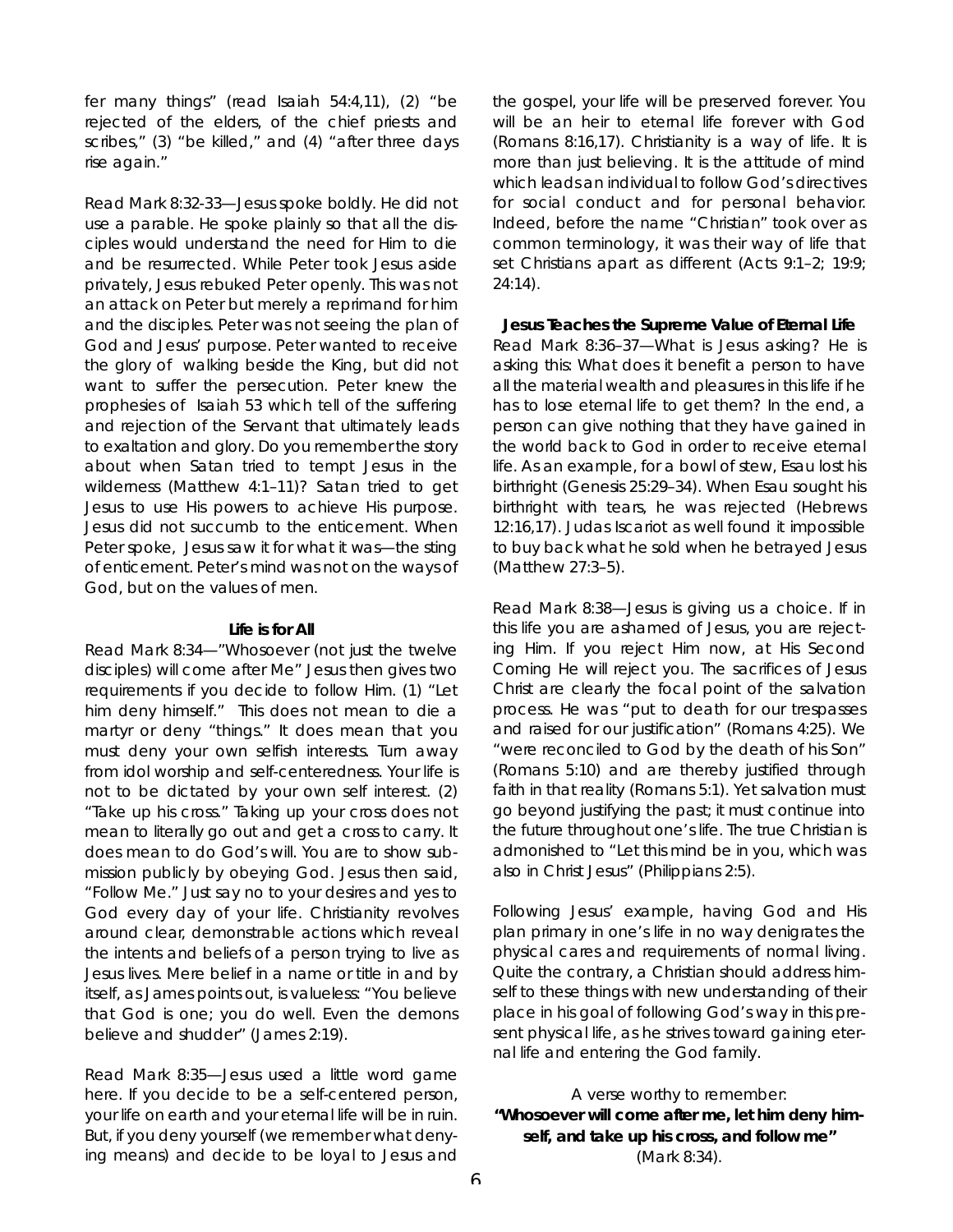

## **Questions and Answers**

1. In your own words describe what the word Christian should mean to us today.

- 2. Caesarea Philippi was a
	- A. A beautiful city
	- B. A pagan city
	- C. A city by the Sea of Galilee
- 3. At the time of this story in Mark, the ruler of Caesarea Philippi was
	- A. Philip the tetrarch
	- B. Herod the Great
	- C. John the Baptist
- 4. If you asked your friends who Jesus was, would the answers be the same as what the disciples received from people?

<u> 1989 - Johann Harry Harry Harry Harry Harry Harry Harry Harry Harry Harry Harry Harry Harry Harry Harry Harry</u>

#### 5. Who is Jesus to you?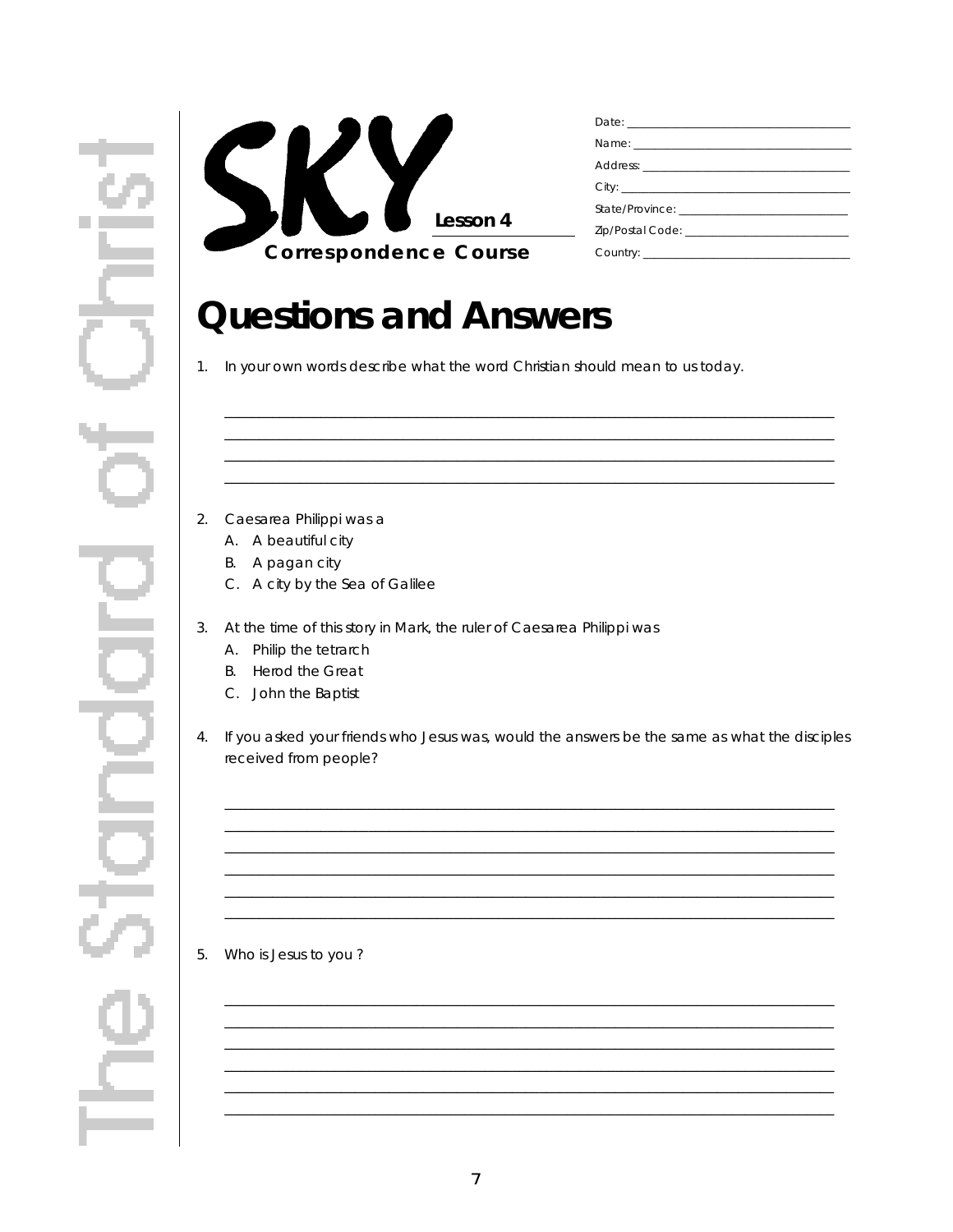6. There are *four* things Jesus declared to the disciples. What are they?

| 2. _ |  |
|------|--|
| 3.   |  |
| Δ.   |  |
|      |  |

7. True or False-Jesus came just to teach the twelve disciples. \_\_\_\_\_\_

- 8. Deny means to
	- A. Be a martyr
	- B. Never own anything
	- C. Not allow your own self interest to rule your life

9. True or False—To take up your cross means to show submission publicly by obeying God. \_\_\_\_\_\_

- 10. True or False—The only way to true happiness is to have a lot of money and power.
- 11. True or False—One way to be a Christian is to think of others and try to serve their needs.
- 12. If you are ashamed of Jesus, what does He promise you? (Read Mark 8:38.)

- 13. Peter correctly identified Jesus as
	- A. The King
	- **B.** The Messiah
	- C. The Good Son
- 14. How did Peter react to what Jesus said in verse 32?

15. Jesus responded to Peter by saying,